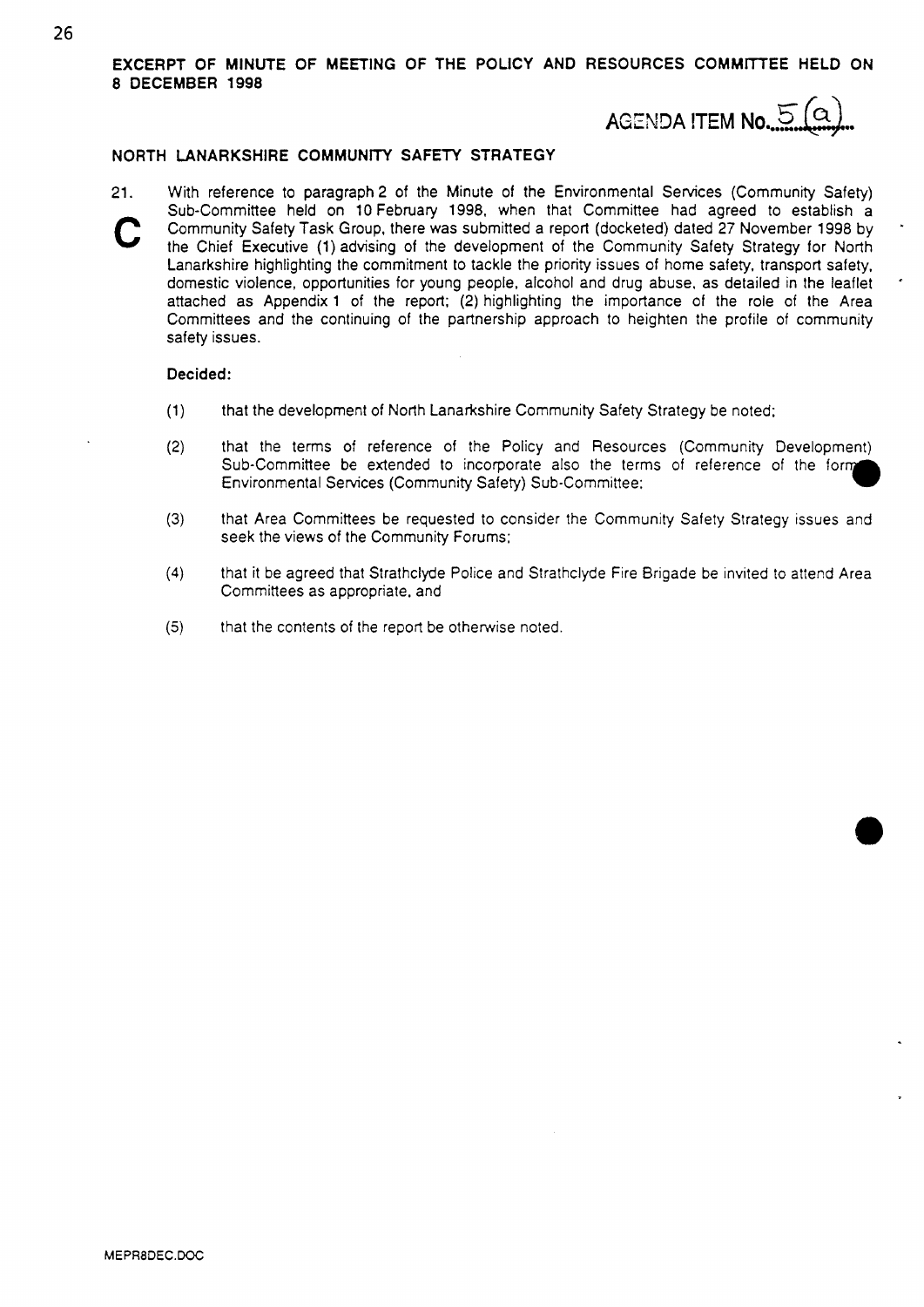

### **NORTH LANARKSHIRE COUNCIL**

### **REPORT**

| To:   | Policy and Resources Committee |                       | Subject: | North Lanarkshire Community Safety<br>Strategy |  |
|-------|--------------------------------|-----------------------|----------|------------------------------------------------|--|
| From: | <b>Chief Executive</b>         |                       |          |                                                |  |
| Date: | 27 November 1998               | CE012/002/001<br>Ref: |          |                                                |  |

### **1.0 Introduction**

1.1 The purpose of **this** report is to advise the Committee of the development of the Community Safety Strategy for North Lanarkshire.

### **2.0 Background**

- **2.1** At its meeting of 10 February 1998 the Environmental Services (Community Safety) Sub Committee approved the establishment of a Community Safety Task group. The remit of the task group was to develop an integrated Community safety strategy for North Lanarkshire. In establishing the Task Group it **was** fully recognised that the Council alone could not develop an integrated strategy and clearly recognised the need to work in partnership with public and voluntary bodies. The Community Safety Task Group involves representatives from Lanarkshire Health Board, Strathclyde Police, Strathclyde Fire Brigade, British Transport Police, ROSPA, Procurator Fiscal and North Lanarkslure CCTV Ltd.
- **2.2 Since** its establishment the work of the Community Safety Task Group has been the identification of priority issues and the development of appropriate structures which address these issues.
- **2.3** On **2** November 1998 the North Lanarkshire Community Safety Strategy was launched with the signing of the partnership agreement pledging full support to promote Community Safety within North Lanarkshire and a commitment to tackle the priority issues of Home Safety, Transport Safety, Domestic Violence, Opportunities for Young People, Alcohol and **Drug** Abuse. These issues are detailed in the leaflet attached as Appendix 1. *0*

### **3.0 Future Development**

- **3.1** Across **North** Lanarkshire the statutory and voluntary agencies regularly consider and address community safety issues and it is recognised that work is already ongoing by Council departments and partner agencies to improve community safety in the local areas. By continuing with a partnership approach each agency will bring the benefits of its own experience and knowledge of the issues and all of the benefits of a combined approach.
- The **Task** Group will now focus its activities on continuing to heighten the profile of Community Safety issues and a further examination of needs and resources in the context of the five priority issues as well as the development of a multi agency strategy to tackle violence against womcn. **3.2**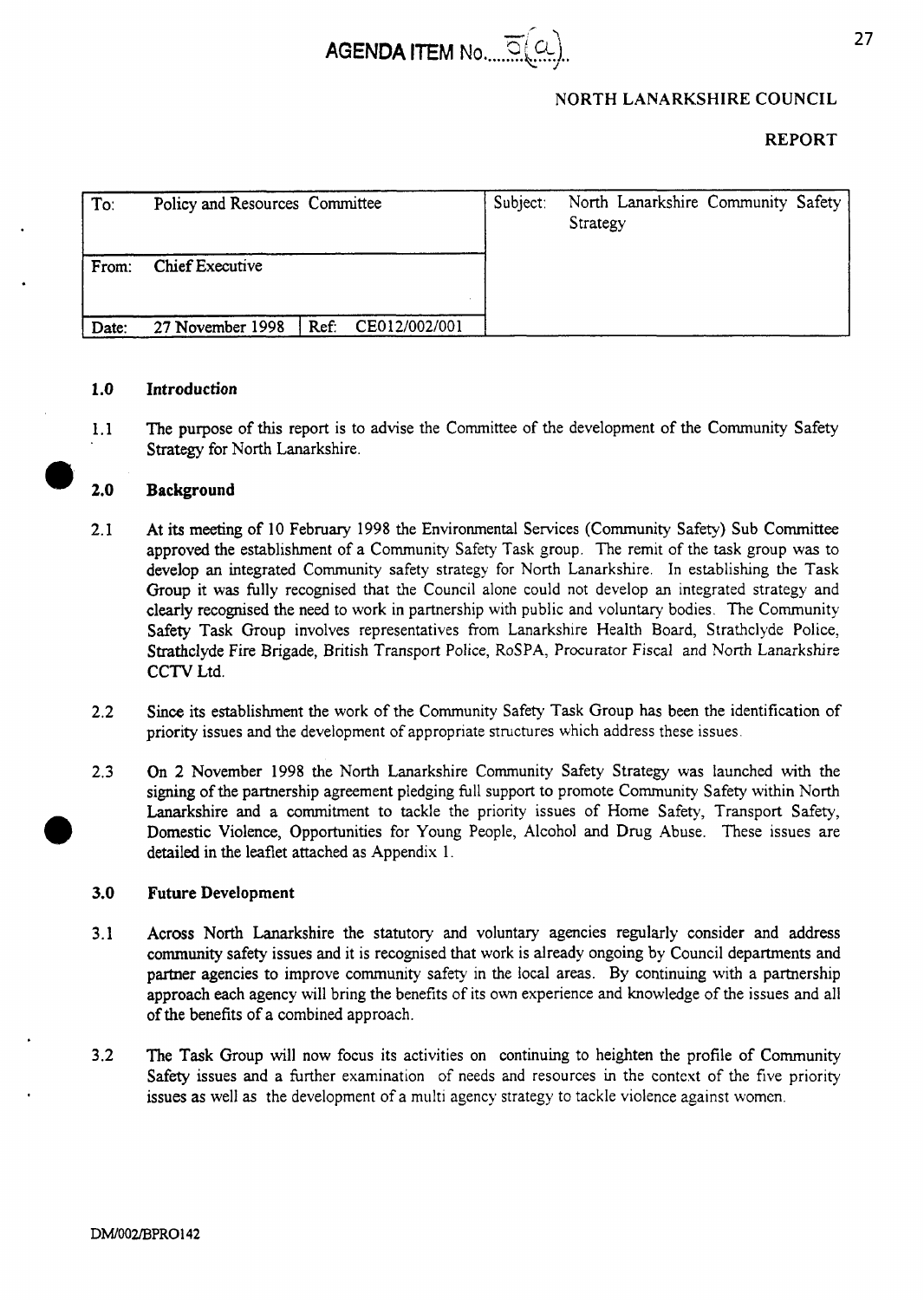- **3.3**  In launching the Strategy, the commitment to corporate working on community safety is clearly stated. Strathclyde Police and Strathclyde Fire Brigade are keen to develop regular dialogue with the Council on Community Safety and have expressed an interest in participating in Area Committees and Community **Forum** structures.
- **3.4 A** key strand of the strategy is without doubt the input from local communities and *Area* Committees have an important role to play in involving local communities on Community Safety issues and priorities.
- **4a Recommendations**
- **4.1 It** is recommended that the Committee:
	- (I) note the development of North Lanarkshire Community Safety Strategy;
	- **(ii)** request that Area Committees consider the Community Safety Strategy issues and seek the views of the Community **Forums;**
	- (iii) agree that Strathclyde Police and Strathclyde Fire Brigade are invited to attend Area Committees **as** appropriate; and

**(iv)** otherwise note the contents of the report.

*n*   $\bigwedge_{\text{Chief Exercise}}$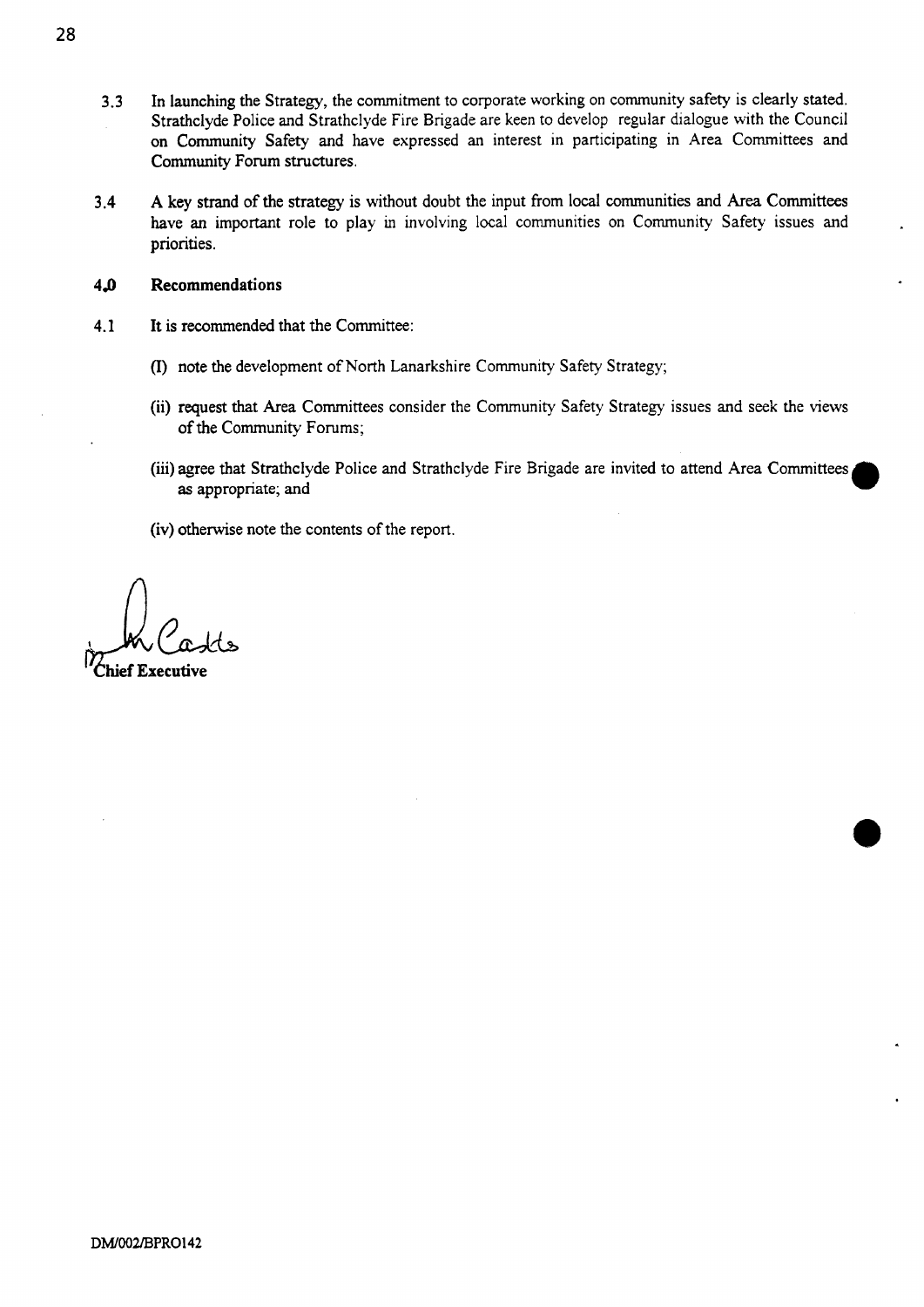

 $\ddot{\phantom{a}}$ 



# NORTH LANARKSHIR Community Safety<br>Partnership